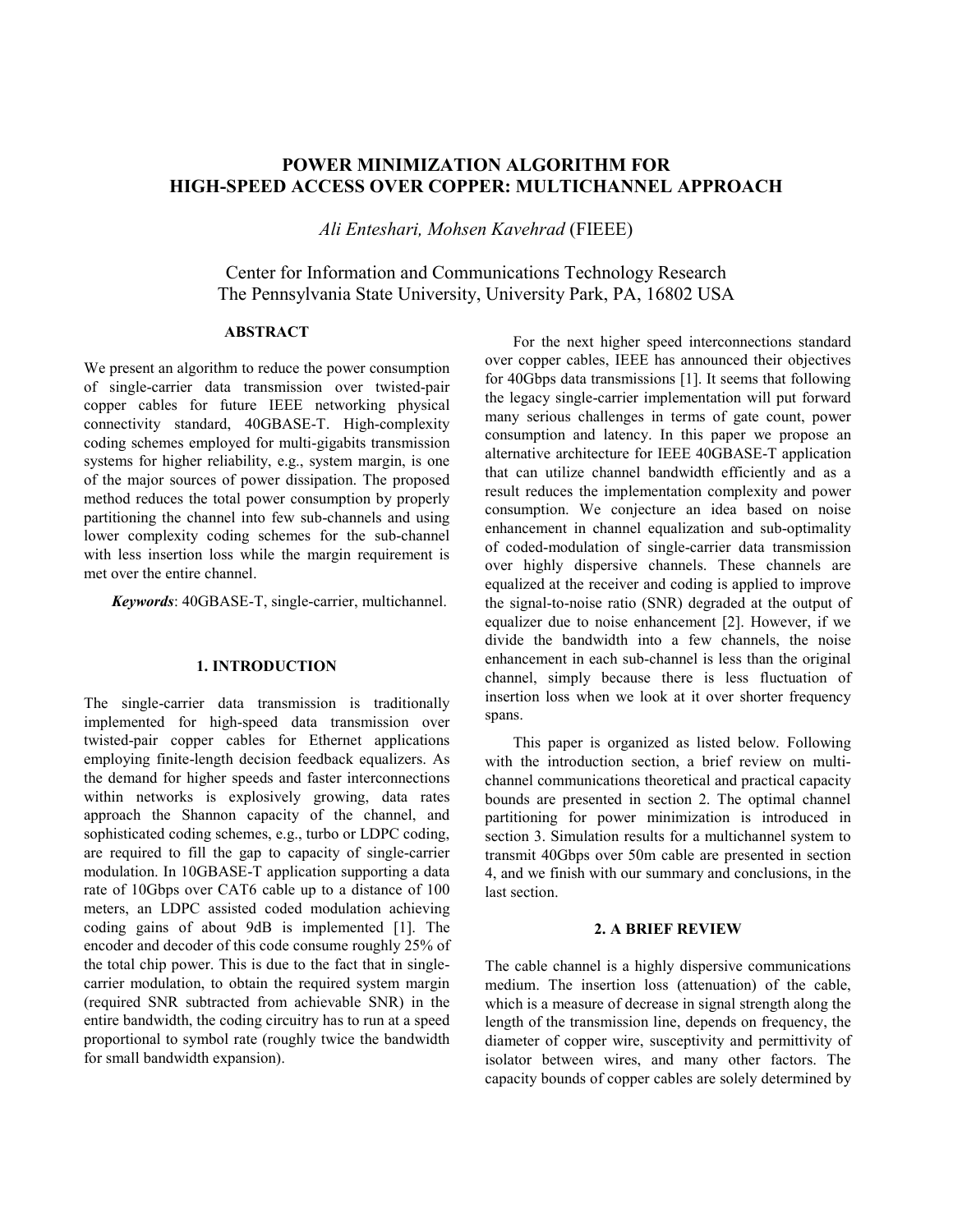the insertion loss if Gaussian white noise assumption holds true and other interferer signals, e.g. far-end (FEXT) and near-end (NEXT) crosstalks, are negligible. The transfer function of 50m CAT-7A cable is shown in Fig 1.

In [3], it is shown that in the case of strictly monotonous decreasing channel attenuation, a constant power density in the first Nyquist set of frequencies  $f \in [-1/2T, 1/2T]$  is optimum, where  $T = 1/2W$  is the symbol period. In this case, the single-carrier bound, as a good performance measure for a channel impaired by background noise and intersymbol interference, can be defined as [4]:

$$
C_{\rm SC} = W \log_2 \exp\left(\frac{1}{W} \int_0^W \ln\left(1 + \frac{\text{SNR}(f)}{\Gamma}\right) df\right) \tag{1}
$$

Literally, this limit is related to the so-called Salz SNR, which is often used in practical system implementations to estimate the system noise margin. In fact, this bound indicates the ultimate throughput of a real implementation of a system with finite coding gain and signal processing for any communication medium. One such implementation is the minimum mean-squared error decision feedback equalizer (MMSE-DFE) [2], or Tomlinson-Harashima Precoding (THP) [5].

In ultra high-speed applications where the trade-offs of power consumption, implementation complexity, and reliability are dramatically challenging, it is of considerable importance to study the problem of input symbol rate optimization under practical realizability constraints. Here, we are interested in achieving a fixed target bit rate while keeping the system margin as large as possible. This can be achieved by performance analysis of the coded system and link budget analysis for decision feedback equalizer (DFE) implementation. A specific reliability level, probability of error, is chosen and we seek to maximize the system margin to account for unforeseen sources of performance degradation. The system margin can be defined as [6][7]:



Fig. 1 Transfer function of 50m CAT-7A cable.

$$
\gamma_m = \frac{3\text{SNR}_{\text{norm}}d_{\text{min}}^2(\Lambda)}{\left(Q^{-1}\left(p_1 \;/\; K_{\text{min}}\right)\right)^2} \tag{2}
$$

where  $K_{\min}$  is the multiplicity of codewords with minimum weight,  $\gamma_c(\Lambda)$  is the *nominal coding gain* associated with set partitioning,  $\gamma_s(\Lambda)$  is the *shaping gain*, and  $\gamma_m$  is the desired system margin. SNR <sub>norm</sub> is the normalized SNR and signifies how far the system is operating from the Shannon limit (the *gap to capacity*) [7].

Maximizing the data rate, for a set of parallel channels when the symbol rate is fixed, requires maximization of the achievable  $C = \sum_{n} c_n$  over  $\mathcal{E}_n$ , the average power of each sub-channel. This is summarized as the following maximization problem, where  $H(f_n)$ represents the *n*th sub-channel transfer function of *k*-th channel.

$$
\lim_{N \to \infty} \left( \underset{S_n}{\text{maximize}} \ W \sum_{n=1}^N \log_2 \left( 1 + \frac{\mathcal{E}_n \left| \mathcal{H}(f_n) \right|^2}{\Gamma N_n} \right) \right) \tag{3}
$$

where  $\mathcal{E}_r$  is the average power of sub-channels. A natural solution for this optimization problem is to use Lagrange multipliers [8]. In this paper, we refer to the maximum value of this function, denoted by  $C_{\text{WF}}$ , as the *waterfilling bound*.

The main idea in proposing a multi-channel approach is based on an important observation about this equation. Discrete multi tone (DMT) is an efficient implementation to achieve water-filling bound. At the receiver, a one-tap equalizer  $W_a = 1/ | H(f_a) |$  is used at each sub-band to compensate for the channel attenuation. Because it is a single tap and cannot change the SNR, there is no noise enhancement due to this equalization, unlike other linear or nonlinear time-domain equalizers. When the number of sub-channels is not large enough, transmission on each sub-channel can be treated as regular single-carrier communication, but the noise enhancement in each subchannel is less than when the entire bandwidth is used for single-carrier data transmission.

#### **3. OPTIMAL MULTICHANNEL TRANSMISSION**

We begin this section by the following remarks. Fig. 2 illustrates the system margin versus bandwidth for 40Gbps data transmission over 50m CAT-7A cable shown in Fig.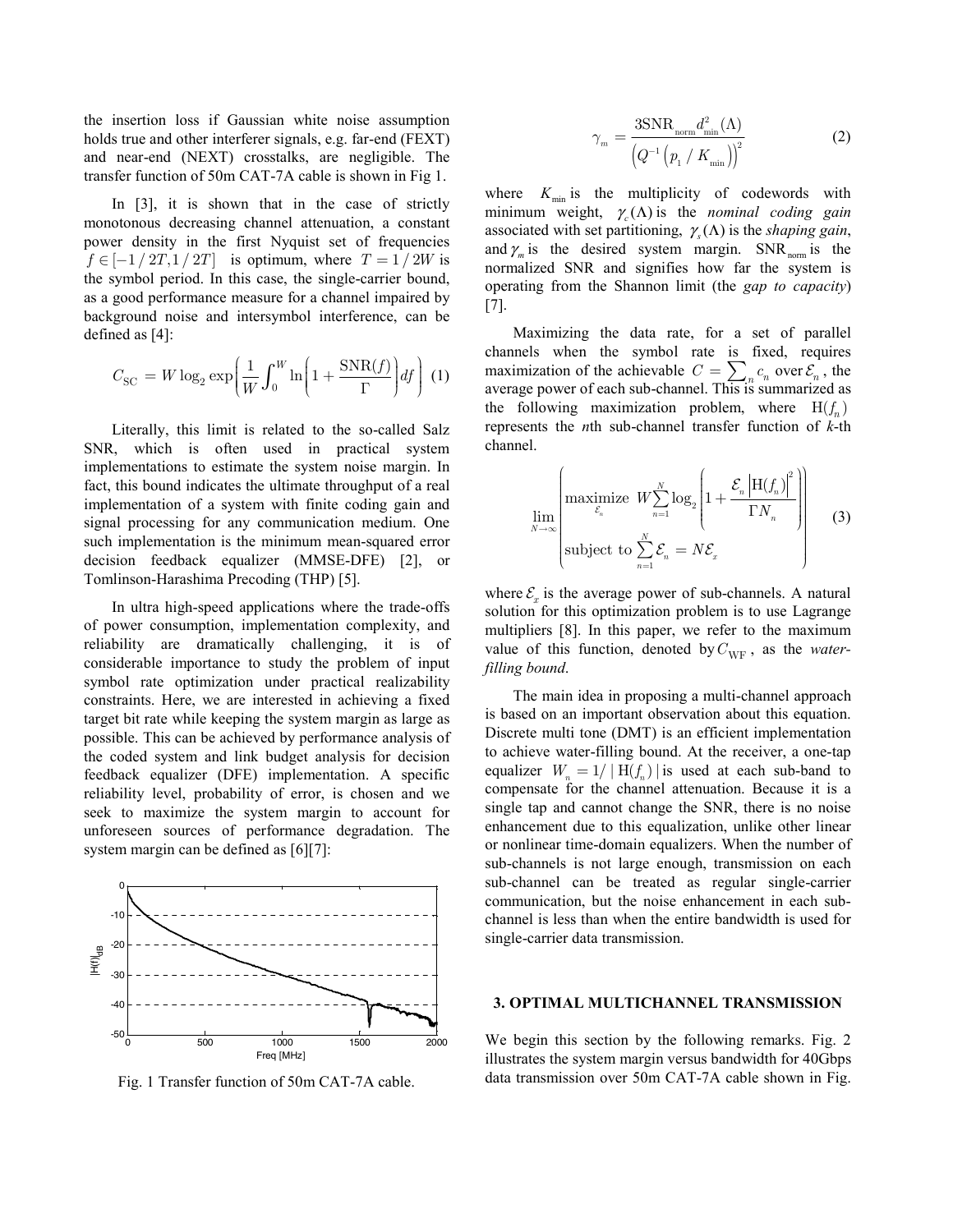1. To achieve the required system reliability, with a 6dB margin, a coding scheme with 6dB gain and an optimum bandwidth around 1600 MHz are necessary [7]. A 6dB coding gain can be achieved by some complex multidimensional trellis coding or LDPC coded modulation. The coding and decoding schemes must operate at a speed proportional to bandwidth, which is 1600 MHz in this example.

If we divide this bandwidth, say up to two sub-bands, with the same average transmit power, we conjecture that the sub-channel with a less sever insertion loss would need a lower coding gain to achieve the requirements. This is somewhat similar to the argument that waterfilling always outperforms over uniform power distribution.

In general, we divide up the bandwidth of *W* into N parallel sub-channels where  $w_n$  is the bandwidth of the *n*th channel. Each sub-channel has its own dedicated equalizer. The capacity and system margin of the *n*-th channel are defined as [4]:

$$
C_n = w_n \gamma_\infty(w_n, g_n)
$$
  
= 
$$
\frac{\frac{1}{w_n} \int_0^{w_n} \ln \left| 1 + \frac{\text{SNR}(f + \sum_1^{n-1} w_k)}{\Gamma(g_n)} \right|}{dy}
$$
 (4)

$$
\gamma_n^m(w_n, g_n) = \frac{3g_n \gamma_\infty(w_n, 1)}{2^{\frac{R_{bn}}{W}} \left[ Q^{-1}(P_e / N_e) \right]}
$$
(5)

where  $R_n \leq C_n$  is the data rate of the *n*-th sub-channel.

The total bit rate of  $R<sub>b</sub>$  is distributed among these channels while we would like to satisfy the following objectives:

- bandwidth constraint:  $\sum_{n} w_{n} = W$
- rate constraint:  $\sum_{n} R_{n} = R_{h}$



Fig. 2 System margin of 40GBASE-T system over 50m

- each sub-channel meets the required margin, i.e.,  $\gamma_n^m \geq \gamma_c^m$ ,  $n = 1, ..., N$ .
- coding gains constraint:  $1 \leq g_n \leq g_c$ ,  $n = 1,...,N$

Our goal is to minimize the total power. A meaningful cost function in this regard can be expressed as

$$
\phi(w_n, g_n) = k_1 w_n e^{k_2 g_n} \tag{6}
$$

where we assumed exponential growth of coding and decoding scheme as the coding gain increases. We also assume that chip power and area are linearly scaled by frequency. Although we simply modeled this by a firstorder approximation, more accurate and complex dependency can be incorporated into this model.

minimize 
$$
f_0(\boldsymbol{w}, \boldsymbol{g}) = \sum_n \phi(w_n, g_n)
$$
  
\nsubject to  $\sum_n R_n = R_b$   
\n $\gamma_n(w_n, g_n) \ge \gamma_c, n = 1, ..., N$   
\n $1 \le g_n \le g_c, n = 1, ..., N$  (7)

Regarding this optimization problem, we should note that although the objective function is separable, the margin constraint is not. This is due to the fact that the margin of n-th channel is the margin of sub-channel in <sup>1</sup>  $\left[\sum_{1}^{n-1} w_k, w_n\right]$  frequency range, which clearly depends on  $w_k, k < n$ . Besides, we show that the objective function and the constraints for this optimization problem are convex; therefore well developed algorithms to solve nonlinear convex optimization can be exploited here.

*Lemma* 1:  $\phi(w, q)$  is convex in both *w* and *g* variables.

*proof*: the convexity of  $\phi(w, g)$  comes from the convexity of exponential and affine map in *w* .



CAT-7A cable Fig. 3 Block diagram of multichannel system.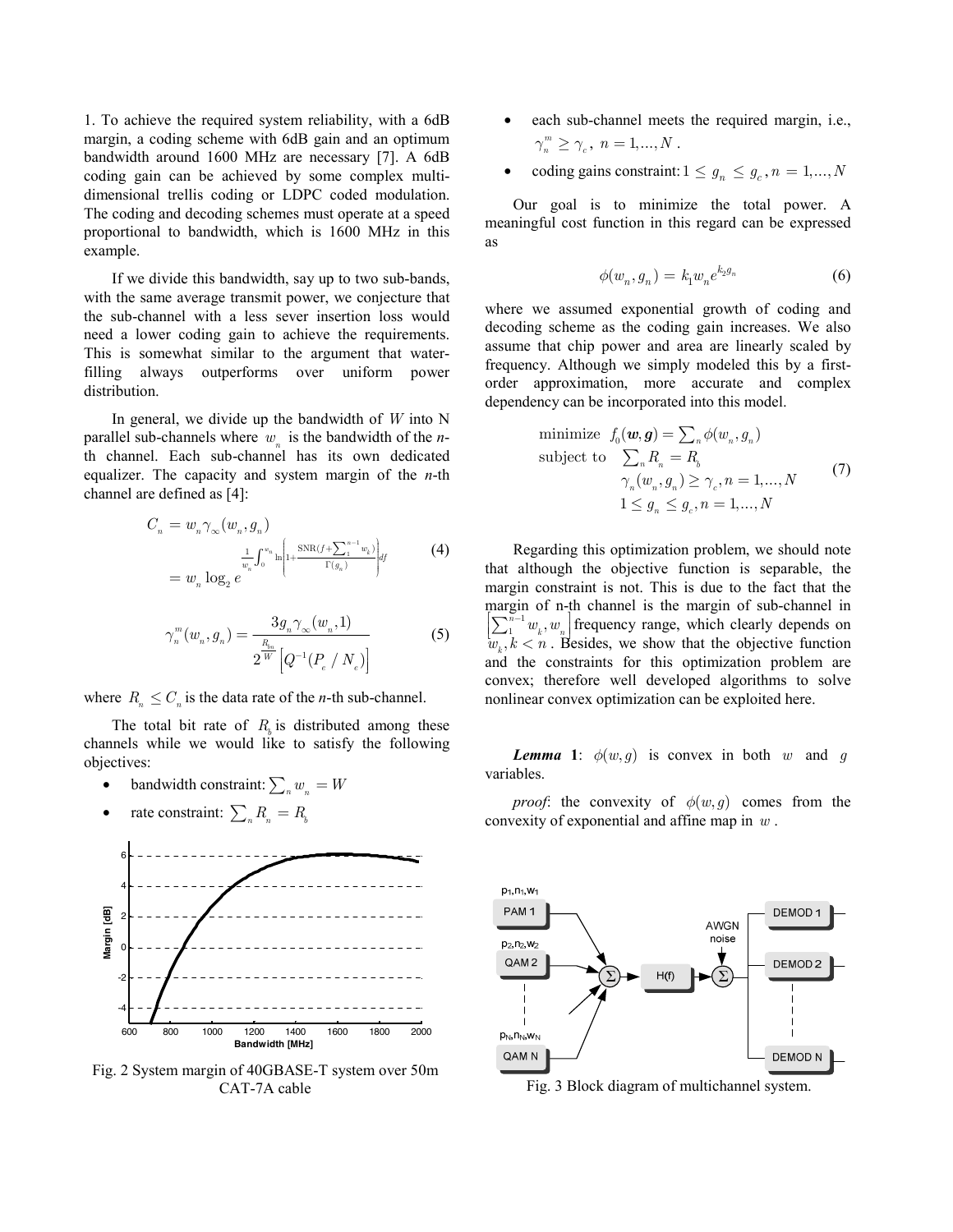*Lemma 2*: The system margin of a bandlimited, strictly monotonous decreasing attenuation channel,  $\gamma^{m}(w, q)$ , is a concave function in both *w* and *q* variables.

*proof*: From (5), the concavity of  $\gamma^{m}(w, g)$  in *g* is immediate. It is left to show that  $\gamma_{\infty}(w,1)$  is concave in*w* . This can be shown in different ways. Here we present a simple algebraic proof. By checking (4) and noticing that logarithm is a concave function and linear fractionals preserve concavity [9], the concavity of  $\gamma_{\infty}(w,1)$  becomes apparent.

These two lemmas enable us to perform conventional convex optimization algorithm to obtain the parameters for multi-channel transmission.

#### **4. SIMULATION RESULTS**

For the sake of implementation ease, only two parallel channels are considered here. Moreover, we need to do some simplifications as explained in the following in order to make the problem tractable. An important question in solving this optimization problem is how to divide the total data rate and assign them to sub-channels. It makes more sense if we assign the higher data rate to a sub-channel that has less sever condition, i.e., lower insertion loss (like water-filling algorithm [8]). Furthermore, we try to obtain a coding scheme with lower gain and less complexity for the channel with higher bandwidth while satisfying the system margin, as it was explained in the last section. We propose to use 4-D trellis coded modulation. This code can achieve a coding gain of about 4-5dB at low to moderate complexity.

Suppose that the bandwidth of the fist channel is  $w_1$ . The symbol rate of this channel is  $R_{s_1} = 2w_1/(1 + \alpha)$ , where  $\alpha$  is the excess bandwidth. If  $r_{\lambda}$  represents the number of uncoded bits per 4-D symbol, and M is the number of PAM levels in constituent single dimension of this constellation (we assumed that the constellation is based on  $\mathbb{Z}^4$  lattice or its variants), then the following should hold for the expanded signal constellation to accommodate one extra coded bit from Viterbi encoder,

$$
M^4 \ge 2^{r_{b1}+1} \tag{8}
$$

From the past experiences,  $M = 16$  seems to be the maximum number of levels that could be accommodated with the current technological advances and innovations in designing analog-to-digital converters at the speeds we are

interested. The quantization noise and jitter are the main limiting factors in designing mixed-signal circuits for higher number of levels. Therefore, we fix the number of PAM levels to  $M = 16$ . Thus, the corresponding data rate for the first sub-channel becomes

$$
R_{b1} = r_{b1}R_{s1} = 30w_1 / (1 + \alpha)
$$

The data rate of the second sub-channel obviously becomes  $R_{b2} = 40 \times 10^9 - R_{b1}$ . Now, the set of constraints is defined and we can solve the problem. To solve this optimization problem with convex equality and inequality constraints, we consider the *Interior Point* method [9]. The variables for this optimization are  $w_1$ ,  $w_2$  and  $q_1$ , while  $g<sub>2</sub> = 6dB$  is fixed. Results of this optimization are presented in Table 1.

#### **Table 1 Parameters of 2-channel implementation**

|                   | Channel 1   | Channel 2 |
|-------------------|-------------|-----------|
| $R_h$ (Gbps)      | 29.404      | 10.596    |
| Bandwidth (MHz)   | 1058        | 585       |
| Coding gain (dB)  | 3 2 4       | 6         |
| Code class        | 4-D trellis | LDPC      |
| <b>PAM</b> levels | 16          | 9         |
|                   |             |           |

As we predicted, the channel with less sever insertion loss carries a higher data rate over a higher band. However, the coding gain for this sub-channel is reduced and this contributes to a substantial power reduction.

We finish this section noting the following remarks. First, we did not consider a guard band between the two sub-channels. However, the inclusion of a guard band into this analysis will only impact the upper sub-channel which is assigned to a lower data rate and less complex system. Second, we could take the coding gain of the second subchannel as another variable and perform the optimization procedure. Third, in the implementation of this 2-channel system, the number of ADC and DAC converters is doubled, but each one operates at a lower frequency which makes the implementation much easier, as we know that the complexity of mixed-signal circuits grows exponentially.

#### **4. SUMMARY AND CONCLUSIONS**

As the demand for high-speed interconnections in backbone Ethernet increases, the design constraints for an